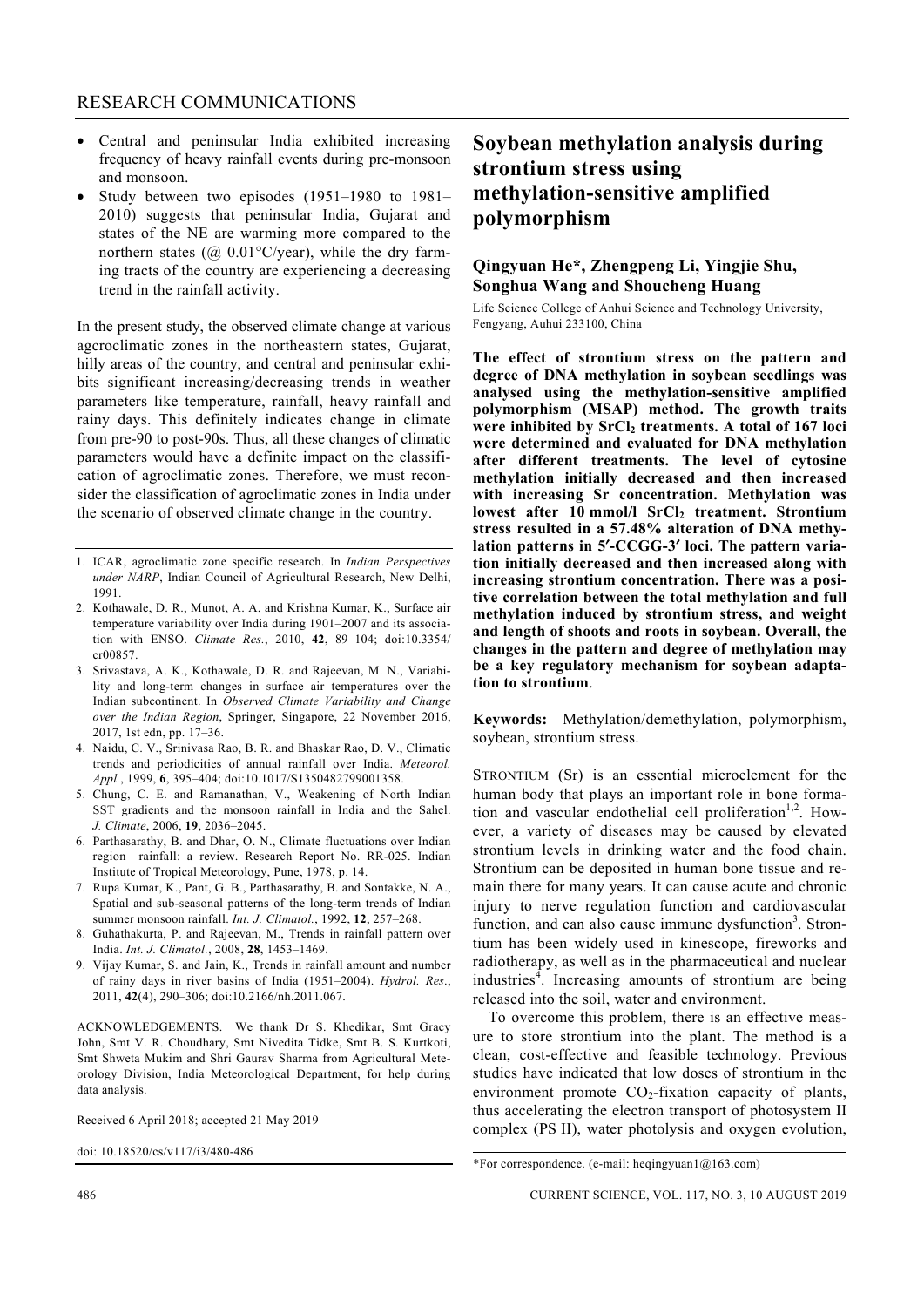but large amounts of stable strontium decrease the  $CO<sub>2</sub>$ fixation capacity and oxygen evolution<sup>5</sup>. The antioxidant enzyme activity of plants is affected by environmental stress<sup>6</sup>. Changes in DNA methylation are important factors for adaptation to biotic/abiotic stress, and methylation leads to the regulation of gene expression and various physiological mechanisms<sup>7,8</sup> without changing the genomic sequence<sup>9</sup>.

 DNA methylation/demethylation plays an important function in a diverse array of cellular activities, such as gene transcription, gene regulation, genomic imprinting, gene silencing, chromatin modification, DNA replication timing, dosage compensation and disease resistance in plants<sup>10</sup>. Methylation generally represses transcription and demethylation prompts gene expression $11$ . Transposons are directly regulated by methylation and may play a key function in the plant response to stress<sup>12</sup>. Methylation leads to gene silencing and demethylation increases the corresponding gene expression level $13$ .

 In plants, DNA methylation mainly occurs at the position of cytosine occurring at three sites: CpG, CpHG and CpHH sites (H represents C, T or A). There are many methods to detect DNA methylation $14$ , including methylation-sensitive amplified polymorphism (MSAP), bisulphite sequencing, methylation-specific PCR, high resolution melting and pyrosequencing. Among these, MSAP is the most convenient and rapid detection method<sup>15</sup>. The technique has been extensively utilized in environmental stress because of its many advantages, such as convenient primer design without prior knowledge of sequence information, the high number of available polymorphic loci, and easy and economical operation<sup>11,16–18</sup>

*Msp*I and *Hpa*II are methylation-sensitive restriction endonucleases that recognize the same DNA sequence (5′-CCGG-3′); however, they can distinguish differential nucleotide methylation patterns. *Msp*I is inactive when there is lateral methylation of cytosine (5′-5mCCGG-3′), but digests the sequence when there is interior methylation (5′-C5mCGG-3′). However, *Hpa*II is sensitive to two types of cytosine methylation and cannot digest sites containing 5′-mCCGG-3′, 5′-CmCGG-3′, or 5′-mCmCGG-3′ (ref. 19).

 Soybean has become the largest cultivated legume crop, providing 30% of edible oil and about 70% of dietary protein<sup>20</sup>. Within a certain concentration range, the stress of strontium ions leads to increased levels of phytoestrogens (coumestans, prenylflavonoids and isoflavones) in soybeans<sup>21</sup>. However, high concentration of strontium leads to yield loss and death of the plant. Methylation/demethylation may be one of the reasons for these phenomena. However, there has been no report on the study of patterns and degree of DNA methylation/ demethylation induced by strontium stress in soybean. In order to study changes in soybean methylation due to strontium stress, the patterns and degree of seedling genomic methylation were detected and compared after treatment with different strontium concentrations using the MSAP method. These results provide a preliminary global insight into the genomic methylation of soybean under strontium stress.

 The soybean variety 'Nannong 1138-2' is an excellent parent and an important cultivar of breeding in the middle and lower reaches of Yangze River in China<sup>22</sup>. All seeds were surface-sterilized with  $0.1\%$  HgCl<sub>2</sub> for 8 min and rinsed clean using sterilized water. Then they were germinated in plastic pots containing washed sand under conditions of natural light in a greenhouse. The uniform seedlings were selected and transferred to 1/2 Hoagland nutrient solution (pH 5.8). At the V2 growth stage of soybean<sup>23</sup>, the seedlings were treated with  $1/2$  Hoagland solution containing six different  $SrCl<sub>2</sub>$  concentrations (0, 1, 5, 10, 20 and 40 mmol/l) for 7 days with three replicates for each treatment, one pot per replicate and five plants per pot.

 After treatment, the root and stem lengths were measured considering the cotyledon node as the dividing point. The dry and fresh weights of the aboveground parts and roots were determined and the root/shoot ratio was calculated.

 The total DNA was isolated from fresh leaves using the slightly improved CTAB method $24$ . The MSAP analysis was performed as previously described<sup>25</sup>. Table 1 lists the adapters, primers of pre-amplification and selective amplification. The total DNA was double digested at 37°C with *Msp*I/*Eco*RI or *Hpa*II/*Eco*RI (Fermentas) for 4 h. Each sample contained approximately 500 ng of total DNA, 10 U *Msp*I or *Hpa*II, 10 U *Eco*RI, 2 μl of 10× T-buffer, and 2 μl of 0.1% BSA (bovine serum albumin) in a 20 μl reaction system. The samples were treated for 10 min at 65°C to terminate the enzyme digestion reactions<sup>15</sup>.

 A day before the reaction, two *Eco*RI adapters were mixed and diluted to 5 pmol/μl, incubated at 95°C for 5 min, and then cooled using an ice bath for 5 min. Two 50 pmol/μl *Msp*I/*Hpa*II adapters were also treated using the same procedure. The DNA fragments obtained after enzyme digestion were immediately ligated to the adapter in total 20 μl of ligation system containing 11 μl digested product, 10 pmol *Eco*RI and 100 pmol *Msp*I/*Hpa*II adapters, 1 U T4 ligase, 2 μl T4-buffer, which was incubated overnight (about 12 h) at 16°C. The ligation production was diluted five-fold for subsequent amplification reactions<sup>7</sup>.

 The 20 μl preamplification reaction contained 4 μl of ligation DNA, 3 μl of 20 pmol/l *Eco*RI *+* A and *Msp*I/ *HpaII* + O primers, and 10  $\mu$ I of 2 × exTaq polymerase (TakaRa). The reaction protocol consisted of 2 min predenaturation at 95°C, 25 cycles at 94°C for 30 s, 55°C for 1 min, 72°C for 1 min and final extension at 72°C for 8 min. The pre-amplification product were diluted tenfold with ultra pure water and utilized as a template for selective amplification reactions. Selective amplification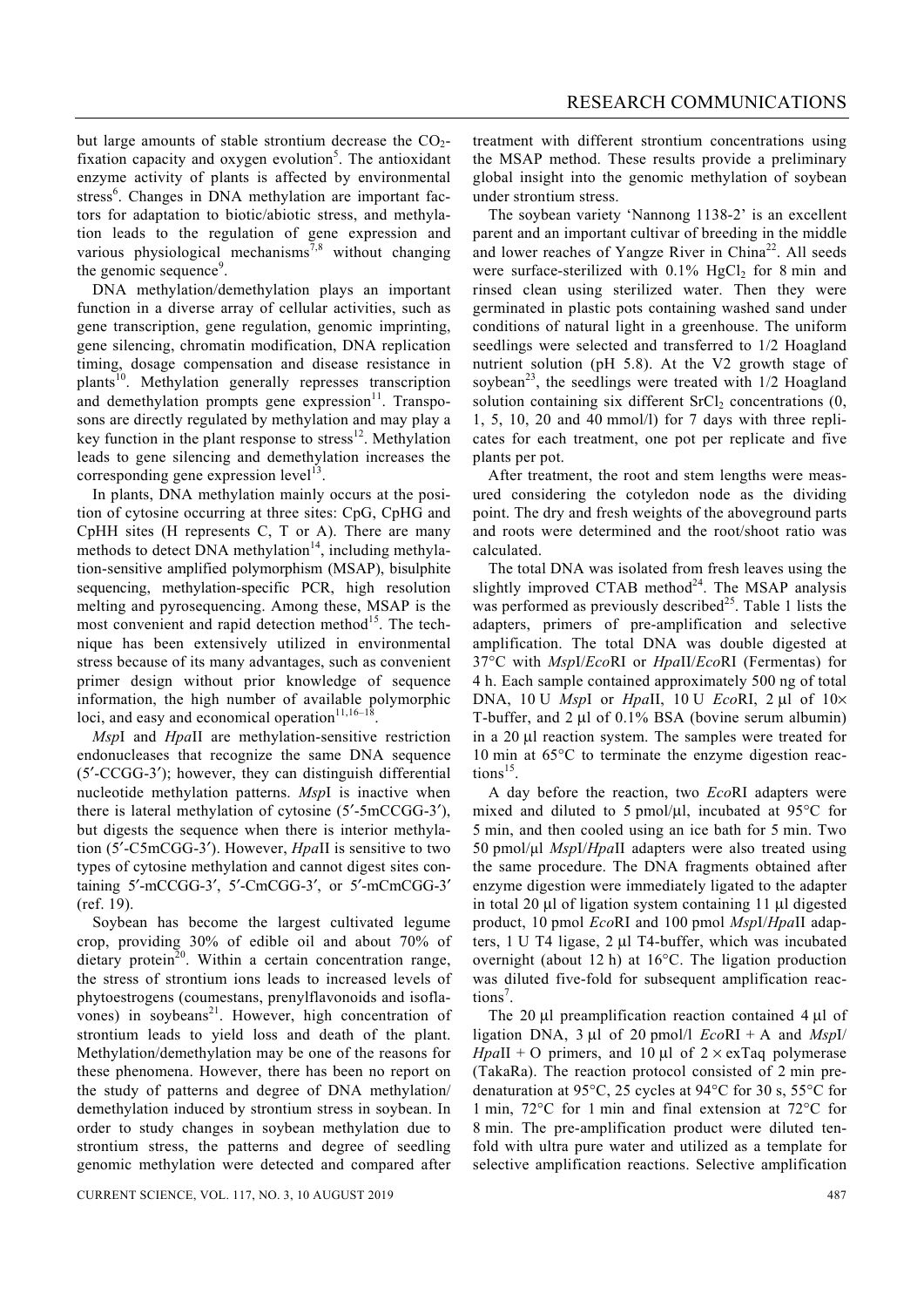|                                 | Sequence                    |                              |  |  |  |
|---------------------------------|-----------------------------|------------------------------|--|--|--|
| Primer                          | $EcoRI(5'-3')$              | $MspI/HpalI$ (5'-3')         |  |  |  |
| Adapter primer                  | CTCGTAGACTGCGTACC           | <b>GATCATGAGTCCTGCT</b>      |  |  |  |
|                                 | AATTGGTACGCAGTCTAC          | <b>CGAGCAGGACTCATGA</b>      |  |  |  |
| Pre-amplification primer        | <b>GACTGCGTACCAATTCA</b>    | <b>ATCATGAGTCCTGCTCGG</b>    |  |  |  |
| Selective amplification primers | <b>GACTGCGTACCAATTCAAAC</b> | ATCATGAGTCCTGCTCGGTCT        |  |  |  |
|                                 | <b>GACTGCGTACCAATTCAAAG</b> | ATCATGAGTCCTGCTCGGTCG        |  |  |  |
|                                 | <b>GACTGCGTACCAATTCAACA</b> | <b>ATCATGAGTCCTGCTCGGTCC</b> |  |  |  |
|                                 | <b>GACTGCGTACCAATTCAACT</b> | <b>ATCATGAGTCCTGCTCGGTTC</b> |  |  |  |
|                                 | <b>GACTGCGTACCAATTCAACC</b> | <b>ATCATGAGTCCTGCTCGGTTG</b> |  |  |  |
|                                 | <b>GACTGCGTACCAATTCAACG</b> | <b>ATCATGAGTCCTGCTCGGTTA</b> |  |  |  |
|                                 | <b>GACTGCGTACCAATTCAAGC</b> | <b>ATCATGAGTCCTGCTCGGTGA</b> |  |  |  |
|                                 | GACTGCGTACCAATTCAAGG        | ATCATGAGTCCTGCTCGGTGT        |  |  |  |

**Table 1.** Sequence of adapters and primers used for methylation-sensitive amplified polymorphism (MSAP) analysis

used the same PCR reaction system of preamplification with selective amplification primers and preamplification products instead of preamplification primers and ligation DNA respectively. The selective amplification PCR protocol included a denaturation step at 94°C for 5 min, 94°C for 30 s, 65°C for 30 s (dropping 1°C per cycle) and 72°C for 1 min. This programme was executed with 30 cycles at 94°C for 30 s, 55°C for 30 s and 72°C for 1 min with a final extension at 72°C for 8 min (ref. 15). The selective amplification products were separated by gel electrophoresis on 8% PAGE (polyacrylamide gel). The bands were displayed used silver staining.

 A score of 1 represents the presence of a band and 0 represents absence of a band in the same locus. The methylation patterns were classified as the following four types according to the results of MSAP detection as follows: (i) Type I – band present for both enzyme reactions (1, 1), representing no methylation in CCGG sites. (ii) Type II – band present only for *Eco*RI/*Hpa*II (1, 0), representing the hemi-methylation in 5′-CCGG sites; a DNA strand has methylation, but its complementary strand is not methylated. (iii) Type III – band present only for *Eco*RI/*Msp*I (0, 1), representing internal cytosine of 5′-CCGG methylation in full CG sites. (iv) Type IV – band absent for both enzyme reactions (0, 0), representing full methylation in both cytosines<sup>11,26</sup>. The methylation level was represented as follows

Total methylated ratio =  $[(II + III + IV)$  $(I + II + III + IV) \times 100\%$ .

Fully methylated ratio  $= [(III + IV)/$  $(I + II + III + IV) \times 100\%$ .

Hemi-methylated ratio =  $[(II)/(I + II + III + IV)] \times 100\%$ .

Non-methylated ratio =  $[(I)/(I + II + III + IV)] \times 100\%$ .

The traits of soybean growth were significantly affected by strontium treatment. The growth of soybean was best without SrCl<sub>2</sub> stress. The root and stem lengths, dry and fresh weights of root system and aboveground parts were reduced with increase in  $SrCl<sub>2</sub>$  concentration. The root/shoot ratio increased with increasing  $SrCl<sub>2</sub>$  concentration, which indicated that the root growth was less affected than aboveground parts under SrCl<sub>2</sub> stress. Table 2 lists the significant differences of seven growth traits.

 Methylation patterns and the degree of changes among different strontium treatments were detected using 16 pairs of MSAP primers (Figure 1; a pair of selective primers of *Eco*RI-6 and *Msp*I/*Hpa*II-6). A total, of 167 bands 5′-CCGG-3′ site were detected for six treatments. The amplified DNA bands were classified as four types according to the presence or absence of each locus (Table 3). The total ratio of DNA methylation ranged from 19.16% to 55.09% in the six treatments. The methylation degree (including fully methylated and hemi-methylated) initially decreased and then increased with increasing  $SrCl<sub>2</sub> concentration. The lowest methylation degree was$ found at 10 mmol/l  $SrCl<sub>2</sub>$  and the highest methylation degree was found at  $0.00$  mmol/l SrCl<sub>2</sub>. On the contrary, the degree of non-methylation initially increased and then decreased.

 The patterns of methylation among the six treatments were compared to evaluate the changes in DNA methylation status. These patterns can be divided into two types – unchanged and changed. Furthermore, these two types can be distinguished into seven sub-types. Unchanged type show that the methylation status was same among the six treatments, which included non-methylation and unchanged methylation patterns. Also, 30.54% bands of the non-methylated in all treatments and 11.98% was unchanged among the six treatments. The banding pattern for DNA methylation showing initial decrease and then increase was the highest accounting for 22.75%, followed by a continuous decrease accounting for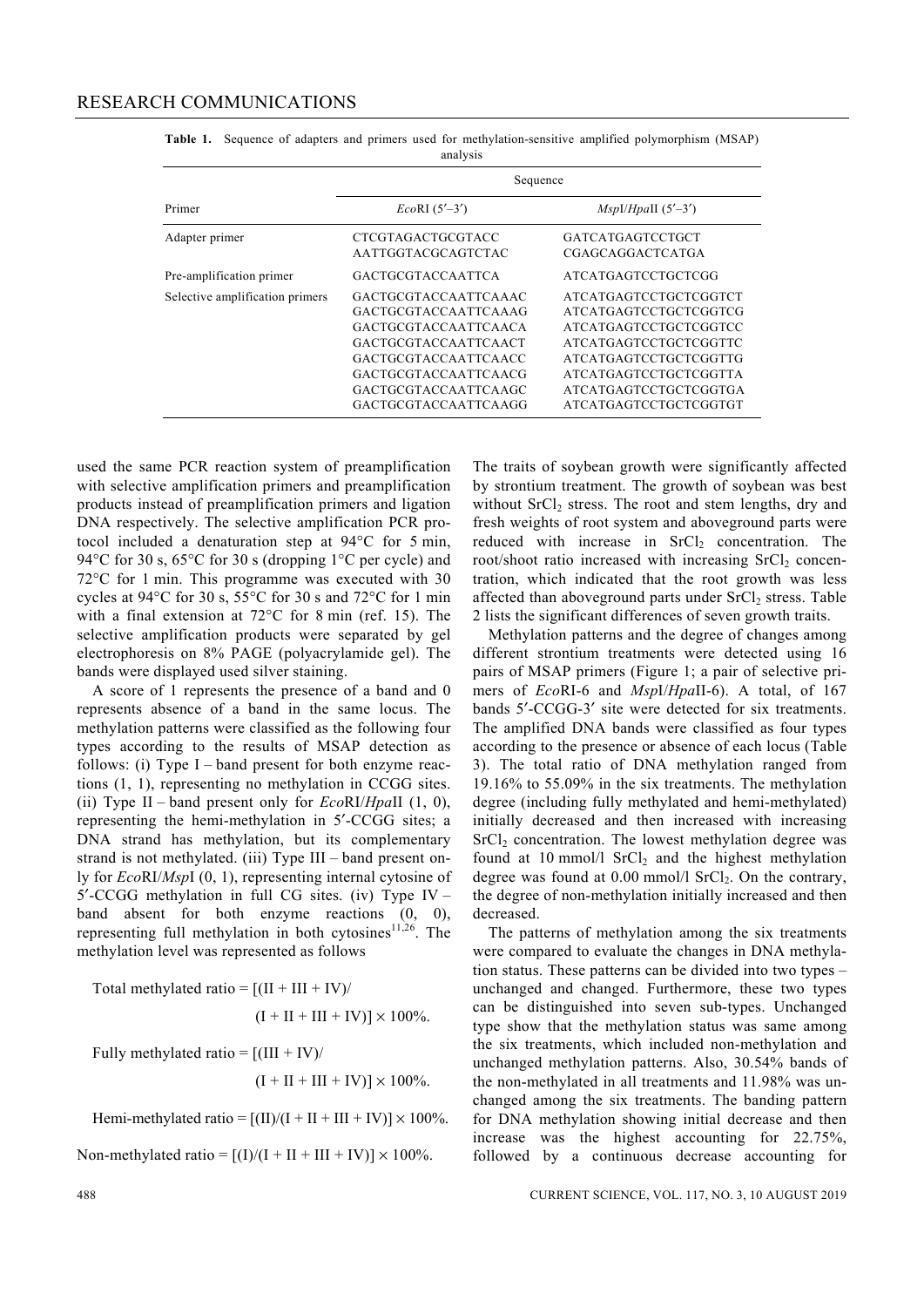| Length of<br>root $(\%)$ | Length of<br>shoot $(\% )$                                                       | Fresh weight<br>of root $(g)$                             | Fresh weight of<br>aboveground<br>parts $(g)$        | Dry weight of<br>root $(g)$                                 | Dry weight of<br>aboveground<br>parts $(g)$                      | Root/shoot<br>ratio $(\% )$                                                                                                                                                                             |
|--------------------------|----------------------------------------------------------------------------------|-----------------------------------------------------------|------------------------------------------------------|-------------------------------------------------------------|------------------------------------------------------------------|---------------------------------------------------------------------------------------------------------------------------------------------------------------------------------------------------------|
| $23.25 + 0.69^a$         | $26.78 \pm 1.78^{\circ}$                                                         | $0.83 + 0.035^a$                                          | $1.42 \pm 0.079$ <sup>a</sup>                        | $0.057 + 0.004^a$                                           | $0.157 + 0.008^a$                                                | $0.37 + 0.006^{\circ}$<br>$0.42 \pm 0.008^b$                                                                                                                                                            |
| $18.50 \pm 0.60^{\circ}$ | $20.10 + 1.36^b$                                                                 | $0.63 + 0.055^b$                                          | $1.28 \pm 0.049^b$                                   | $0.052 \pm 0.003$ <sup>bc</sup>                             | $0.120 + 0.007^{\circ}$                                          | $0.43 + 0.002^b$                                                                                                                                                                                        |
| $15.45 \pm 0.99^{\rm d}$ | $7.77 + 0.15^d$<br>$1.42 \pm 0.08^{\circ}$                                       | $0.56 \pm 0.018$ <sup>c</sup><br>$0.48 \pm 0.015^{\circ}$ | $0.78 \pm 0.053^{\circ}$<br>$0.75 \pm 0.019^{\circ}$ | $0.048 \pm 0.002$ <sup>c</sup><br>$0.047 \pm 0.001^{\circ}$ | $0.096 \pm 0.007$ <sup>d</sup><br>$0.086 \pm 0.004$ <sup>d</sup> | $0.44 \pm 0.025^{\rm b}$<br>$0.53 + 0.017^a$<br>$0.54 \pm 0.019^{\circ}$                                                                                                                                |
|                          | $20.45 \pm 1.06^{\circ}$<br>$17.77 \pm 0.35^{\circ}$<br>$13.03 \pm 0.68^{\circ}$ | $21.63 \pm 1.11^{\circ}$<br>$17.98 + 0.38^{\circ}$        | $0.67 + 0.045^{\circ}$<br>$0.59 + 0.024^{\circ}$     | $1.35 + 0.069^{ab}$<br>$0.92 \pm 0.013$ <sup>c</sup>        | $0.054 \pm 0.004^{\circ}$<br>$0.051 + 0.002^{\circ}$             | Length of stem and root, dry and fresh weight of root and aboveground parts, root/shoot ratio of soybean under different SrCl <sub>2</sub> treatments<br>$0.135 \pm 0.008^{\circ}$<br>$0.117 + 0.012^c$ |

The weight is the means of individual weight. Different letters in the same column show significant difference among different treatments at 0.05 level.



**Figure 1.** Profiles of methylation-sensitive amplified polymorphism amplification among different SrCl<sub>2</sub> treatments using a pair of selective primers of *Eco*RI-6 and *Msp*I/*Hpa*II-6. M1, M2, M3, M4, M5 and M6 respectively, indicated that  $0, 1, 5, 10, 20$  and  $40$  mmol/l  $SrCl<sub>2</sub>$  concentration was digested by *Eco*R–*Msp*I; H1, H2, H3, H4, H5 and H6 respectively, indicated that  $0, 1, 5, 10, 20$  and  $40$  mmol/l  $SrCl<sub>2</sub>$  concentration was digested by *Eco*RI–*Hpa*II.

13.17%, continuous increase accounting for 11.38%, and an initial increase and then decrease accounting for 7.78%; the indefinite type methylation pattern was the least (2.40%) (Table 4).

 Analysis showed that there was a positive correlation between total methylation/fully methylated and the growth traits, including root and stem lengths and weights of root and shoot. There was a negative correlation between hemi-methylated/non-methylated and some growth traits, including root and stem lengths, weights of root system and aboveground parts, and a positive correlation between hemi-methylated/non-methylated and root to shoot ratio (Table 5).

 Numerous studies have shown that DNA methylation/ demethylation plays an important role in the gene expression regulation process for adaptation to environmental changes<sup>27</sup>. There have been some studies on the biological effects of strontium<sup>5</sup>. However, there are only a few studies on the correlation between DNA methylation/ demethylation and strontium stress in plants. The MSAP technology has been widely used in the detection of methylation degree and pattern changes in various plants $8-11$ . The strontium-induced methylation changes in soybean cultivar Nannong 1138-2 were tracked using the MSAP method. The level of methylation initially decreased and then increased with increasing Sr concentration. In this study, the soybean methylation level decreased from 0.00 to  $10.00$  mmol/l SrCl<sub>2</sub>, which might activate the expression of resistance genes, thereby alleviating strontium stress. However, the degree of methylation increased above this  $SrCl<sub>2</sub>$  concentration, which might lead to the silencing of resistance genes.

 Previous studies have indicated that environmental stress can change cytosine methylation patterns of the whole genome<sup>28,29</sup>. The major changes in the patterns of DNA methylation were an initial decrease in methylation followed by an increase with increasing strontium concentration. The second most common alteration of banding patterns for DNA methylation was a decreasing degree in methylation with increasing Sr concentration. These results imply that soybean could alleviate strontium stress by demethylation. However, some genes were methylated with increasing strontium concentration, which likely leads to inhibited expression of such genes.

 The correlation between methylation level and growth has been rarely reported under adverse stress conditions. The present study showed that full methylation level was positively correlated with length and weight of roots and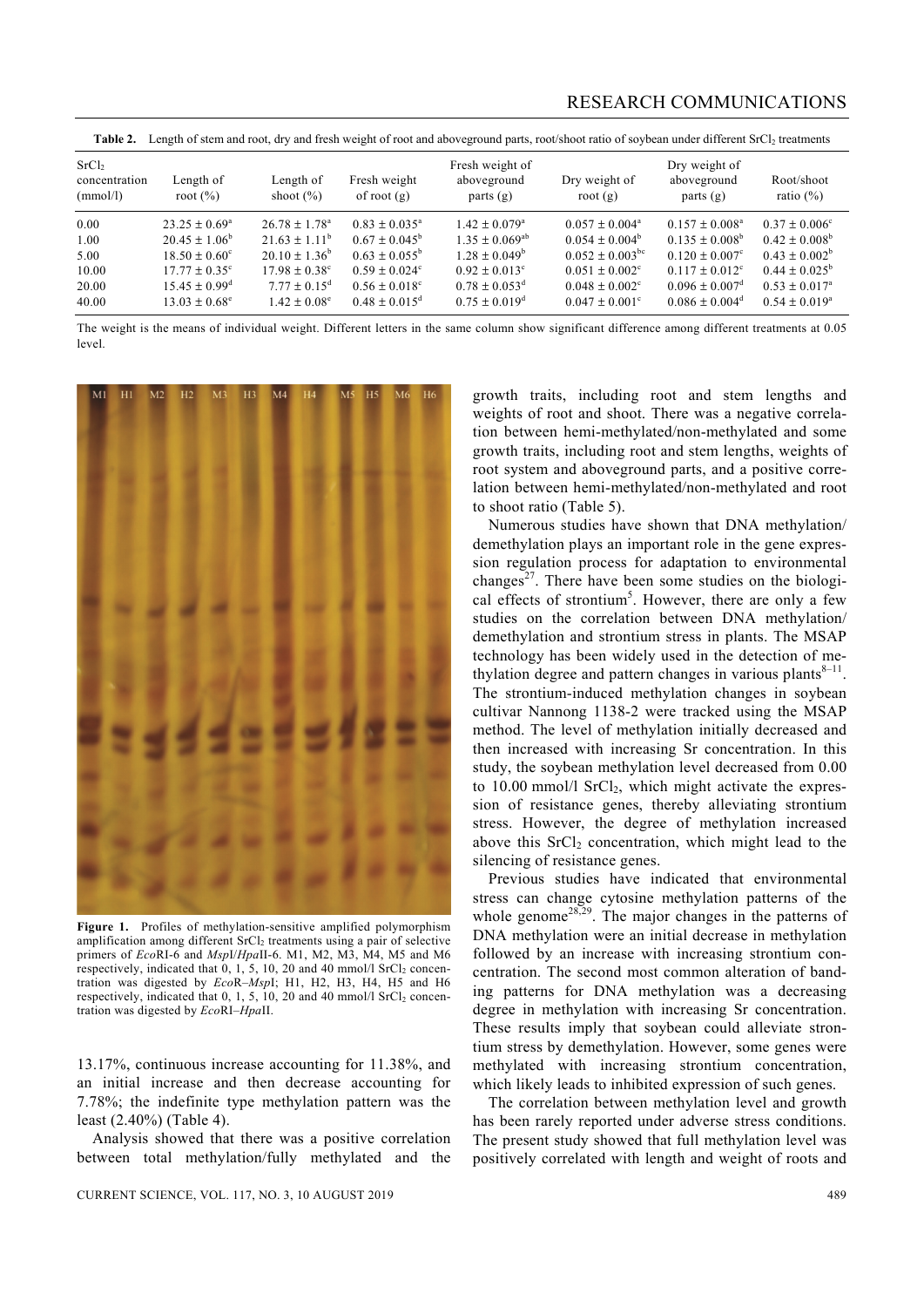|                                | $SrCl2 concentration (mmol/l)$ |       |       |       |       |       |  |
|--------------------------------|--------------------------------|-------|-------|-------|-------|-------|--|
| Types and proportions of bands | $\theta$                       |       | 5     | 10    | 20    | 40    |  |
| Type-I bands                   | 75                             | 111   | 120   | 135   | 125   | 112   |  |
| Type-II bands                  | 12                             | 15    | 6     | 3     | 12    | 19    |  |
| Type-III bands                 | 44                             | 27    | 27    | 15    | 10    | 6     |  |
| Type-IV bands                  | 36                             | 14    | 14    | 14    | 20    | 30    |  |
| Total sites                    | 167                            | 167   | 167   | 167   | 167   | 167   |  |
| Total amplified bands          | 131                            | 153   | 153   | 153   | 147   | 137   |  |
| Total methylated bands         | 92                             | 56    | 47    | 32    | 42    | 55    |  |
| % Total methylated bands       | 55.09                          | 33.53 | 28.14 | 19.16 | 25.15 | 32.93 |  |
| Fully methylated bands         | 80                             | 41    | 41    | 29    | 30    | 36    |  |
| % Fully methylated bands       | 47.90                          | 24.55 | 24.55 | 17.37 | 17.96 | 21.56 |  |
| % Hemi-methylated bands        | 7.19                           | 8.98  | 3.59  | 1.80  | 7.19  | 11.38 |  |
| % Non-methylated bands         | 44.91                          | 66.47 | 71.86 | 80.84 | 74.85 | 67.07 |  |

**Table 3.** MSAP-based evaluation of chilling-induced changes to methylation measured under different SrCl<sub>2</sub> treatments

**Table 4.** Different patterns of DNA methylation changes induced by strontium

| Pattern   | Methylation level                | Band number | Percentage |  |
|-----------|----------------------------------|-------------|------------|--|
| Unchanged | Non-methylation                  | 51          | 30.54      |  |
|           | Unchanged of type                | 20          | 11.98      |  |
| Changed   | Decreasing trend                 | 22          | 13.17      |  |
|           | Increasing trend                 | 19          | 11.38      |  |
|           | First decreasing then increasing | 38          | 22.75      |  |
|           | First increasing then decreasing | 13          | 7.78       |  |
|           | Indefinite type                  | 4           | 2.40       |  |

| <b>Table 5.</b> Correlation between methylation level and growth traits |  |  |
|-------------------------------------------------------------------------|--|--|
|                                                                         |  |  |

| Methylation<br>level | Coefficient and<br>$P$ -value | Length<br>of root | Length<br>of shoot | Fresh weight<br>of root | Fresh weight of<br>aboveground<br>parts | Dry weight<br>of root | Dry weight of<br>aboveground<br>parts | Root/shoot<br>ratio |
|----------------------|-------------------------------|-------------------|--------------------|-------------------------|-----------------------------------------|-----------------------|---------------------------------------|---------------------|
| Total methylated     | Correlation coefficient       | 0.62              | 0.44               | 0.76                    | 0.61                                    | 0.67                  | 0.66                                  | $-0.53$             |
|                      | $P$ -value                    | 0.19              | 0.38               | 0.08                    | 0.20                                    | 0.14                  | 0.15                                  | 0.28                |
| Fully methylated     | Correlation coefficient       | 0.76              | 0.63               | 0.88                    | 0.71                                    | 0.80                  | 0.79                                  | $-0.70$             |
|                      | $P$ -value                    | 0.08              | 0.18               | 0.02                    | 0.12                                    | 0.06                  | 0.06                                  | 0.12                |
| Hemi-methylated      | Correlation coefficient       | $-0.27$           | $-0.46$            | $-0.17$                 | $-0.14$                                 | $-0.21$               | $-0.23$                               | 0.40                |
|                      | $P$ -value                    | 0.61              | 0.36               | 0.75                    | 0.79                                    | 0.69                  | 0.66                                  | 0.43                |
| Non-methylated       | Correlation coefficient       | $-0.62$           | $-0.44$            | $-0.76$                 | $-0.61$                                 | $-0.67$               | $-0.66$                               | 0.53                |
|                      | $P$ -value                    | 0.19              | 0.38               | 0.08                    | 0.20                                    | 0.14                  | 0.15                                  | 0.28                |

aboveground parts under strontium stress. On the contrary, the hemi-methylation and non-methylation degrees were negatively correlated with the length and weight of roots and aboveground parts. These results suggest a view of the relationship between plant growth and methylation under stress.

 DNA methylation of soybean exposed to strontium stress was comprehensively analysed in this study. The degree of cytosine methylation initially decreased and then increased with the increasing Sr concentration. Strontium stress induced a 57.48% alteration in the DNA methylation patterns in 5′-CCGG-3′ loci. In conclusion, this study provides valuable information for further research focusing on the epigenetic regulation of soybean exposed to strontium stress or other environmental stresses.

1. Kan, U., Koichi, K., Tomotaro, D., Misuzu, W., Hiroyasu, S., Yoshimi, T. and Emi, Y., An overview of boron, lithium, and